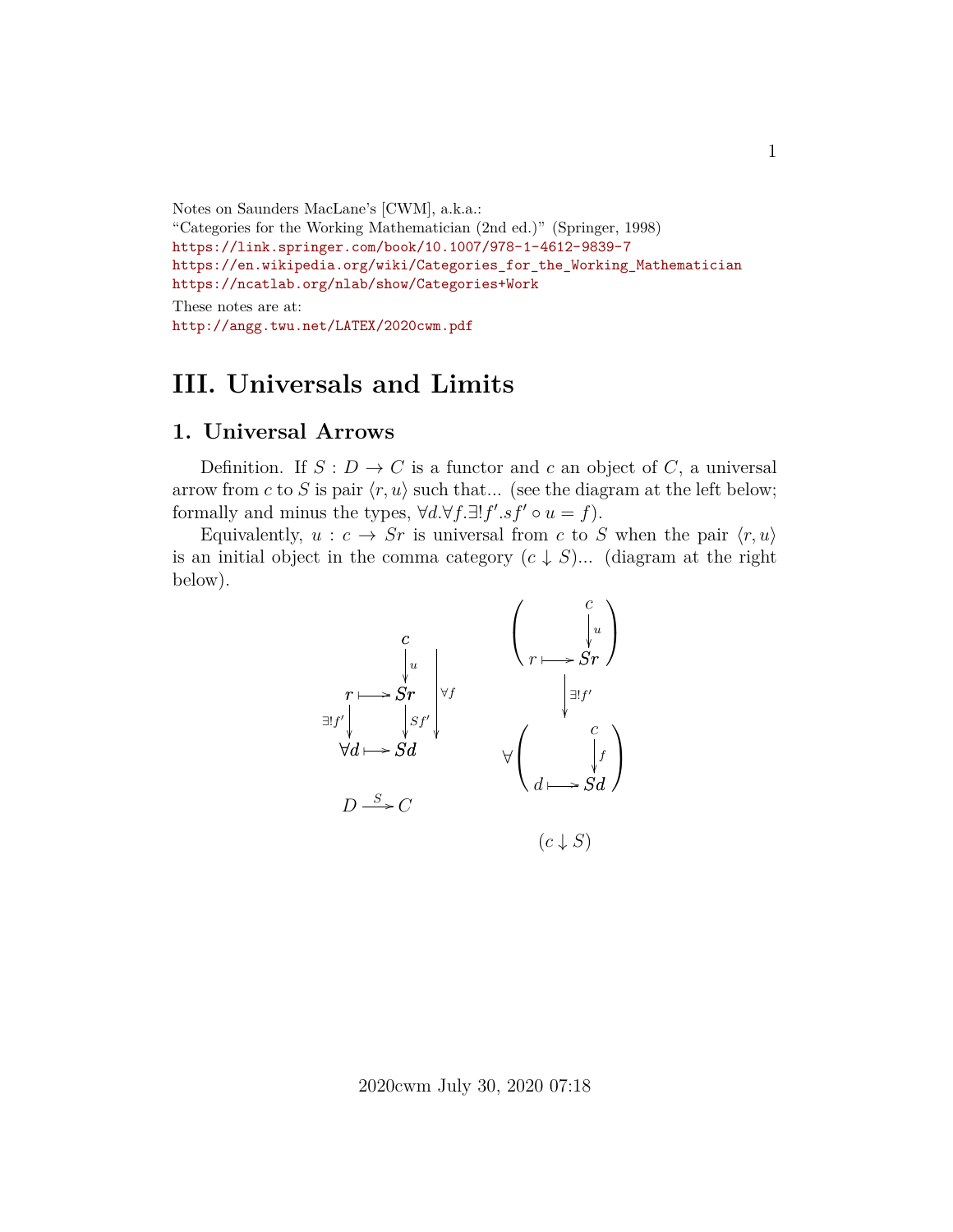(p.57):

The idea of universality is sometimes expressed in terms of "universal elements". If D is a category and  $H : D \to \mathbf{Set}$  a functor, a universal element of the functor H is a pair  $\langle r, e \rangle$  consisting of an object  $r \in D$  and an element  $e \in Hr$  such that for every pair  $\langle d, x \rangle$  with  $x \in Hd$  there is a unique arrow  $f : r \to d$  of D with  $(Hf)e = x$ .

$$
\begin{array}{ccc}\n & \ast & \left( \begin{array}{c} \ast \\ \uparrow e^{-} \\ \ast \\ Hr \end{array} \right) \\
r \longmapsto Hr \\
\forall d \longmapsto Hd\n\end{array}\n\end{array}\n\qquad\n\begin{array}{ccc}\n & \ast & \left( \begin{array}{c} \ast \\ \downarrow e^{-} \\ \ast \\ Hr \end{array} \right) \\
\downarrow \exists !f' \\
\forall d \longmapsto Hd\n\end{array}\n\qquad\n\begin{array}{ccc}\n & \ast & \ast \\ \downarrow \exists !f' \\
 & \downarrow \exists !f' \\
 & \downarrow \left( \begin{array}{c} \ast \\ \downarrow \uparrow x^{-} \\ \ast \\ d \longmapsto Hd \end{array} \right)\n\end{array}
$$

 $(c \downarrow S)$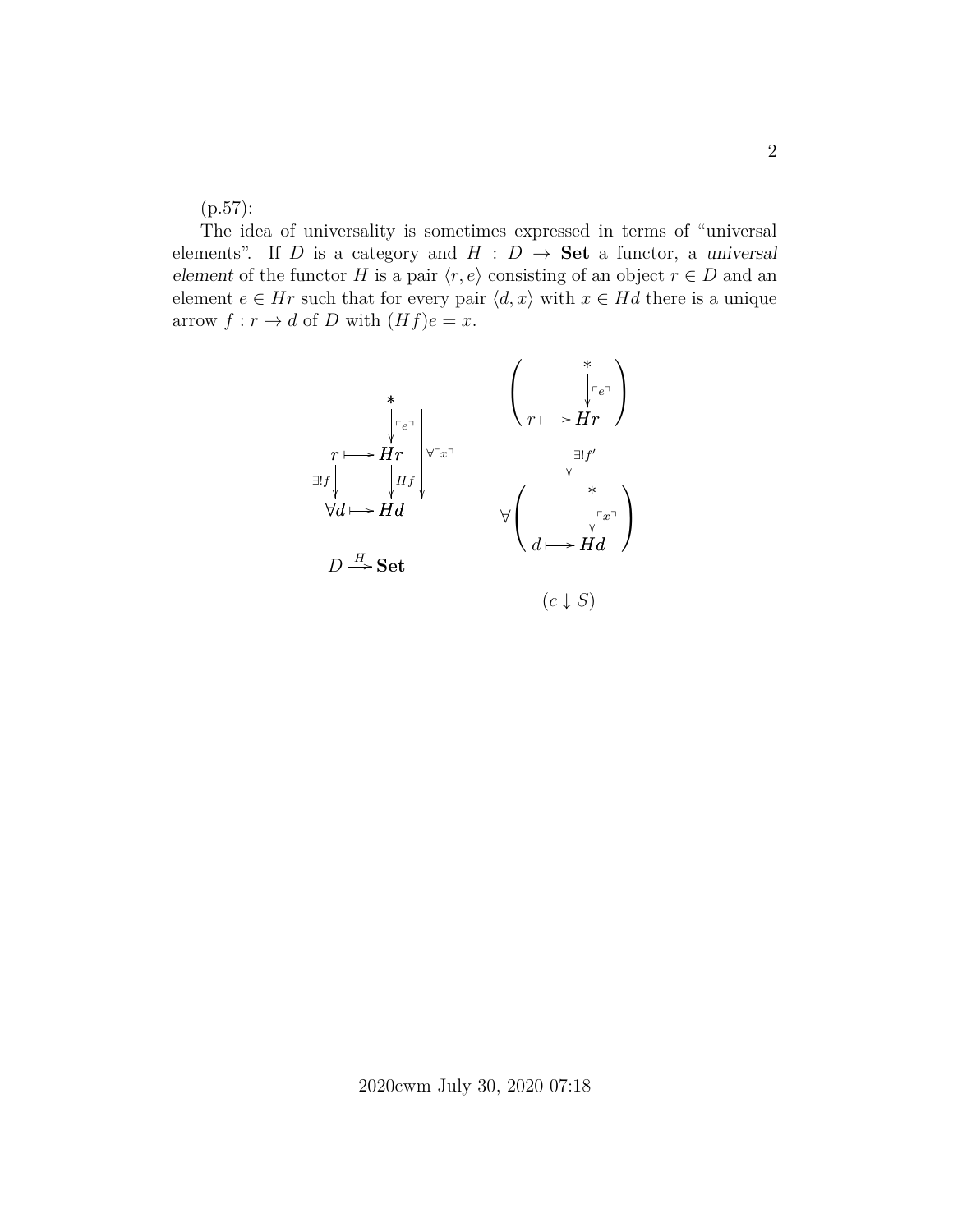(p.57):

Many familiar constructions  $(...)$  consider an equivalence relation  $E$  on a set S, the corresponding quotient set  $S/E$  (...) and the projection  $p : S \rightarrow$  $S/E.$  (...)

Definitions (mine): if  $E \subseteq S \times S$  then we say that  $f : S \to X$  respects E iff  $\forall s, s' \in E \in S$ .  $\Rightarrow$   $fs = fs'$ , and  $H(X) := \{ f : S \to X \mid f \text{ respects } E \}.$ 

$$
\begin{array}{c}\nS \\
\downarrow^{P} \\
S/E \\
\downarrow^{eff} \\
\forall X\n\end{array}\n\begin{array}{c}\n\star^{F} \\
\downarrow^{Fp}\n\end{array}\n\begin{array}{c}\n\star^{F} \\
\downarrow^{Fp}\n\end{array}\n\begin{array}{c}\n\downarrow^{Fp}\n\downarrow^{Fp}\n\end{array}\n\begin{array}{c}\n\downarrow^{Fp}\n\downarrow^{Fp}\n\end{array}\n\begin{array}{c}\n\downarrow^{Fp}\n\downarrow^{Fp}\n\downarrow^{Hf'}\n\downarrow^{Hf'}\n\downarrow^{Hf'}\n\downarrow^{Hf'}\n\downarrow^{Hf'}\n\downarrow^{Hf'}\n\downarrow^{Hf'}\n\downarrow^{Hf'}\n\downarrow^{Hf'}\n\downarrow^{Hf'}\n\downarrow^{Hf'}\n\downarrow^{Hf'}\n\downarrow^{Hf'}\n\downarrow^{Hf'}\n\downarrow^{Hf'}\n\downarrow^{Hf'}\n\downarrow^{Hf'}\n\downarrow^{Hf'}\n\downarrow^{Hf'}\n\downarrow^{Hf'}\n\downarrow^{Hf'}\n\downarrow^{Hf'}\n\downarrow^{Hf'}\n\downarrow^{Hf'}\n\downarrow^{Hf'}\n\downarrow^{Hf'}\n\downarrow^{Hf'}\n\downarrow^{Hf'}\n\downarrow^{Hf'}\n\downarrow^{Hf'}\n\downarrow^{Hf'}\n\downarrow^{Hf'}\n\downarrow^{Hf'}\n\downarrow^{Hf'}\n\downarrow^{Hf'}\n\downarrow^{Hf'}\n\downarrow^{Hf'}\n\downarrow^{Hf'}\n\downarrow^{Hf'}\n\downarrow^{Hf'}\n\downarrow^{Hf'}\n\downarrow^{Hf'}\n\downarrow^{Hf'}\n\downarrow^{Hf'}\n\downarrow^{Hf'}\n\downarrow^{Hf'}\n\downarrow^{Hf'}\n\downarrow^{Hf'}\n\downarrow^{Hf'}\n\downarrow^{Hf'}\n\downarrow^{Hf'}\n\downarrow^{Hf'}\n\downarrow^{Hf'}\n\downarrow^{Hf'}\n\downarrow^{Hf'}\n\downarrow^{Hf'}\n\downarrow^{Hf'}\n\downarrow^{Hf'}\n\downarrow^{Hf'}\n\downarrow^{Hf'}\n\downarrow^{Hf'}\n\downarrow^{Hf'}\n\downarrow^{Hf'}\n\downarrow^{Hf'}\n\downarrow^{Hf'}
$$

(p.58):

The notion "universal element" is a special case of the notion "universal arrow". Indeed, if \* is the set with one point... Indeed if  $S: D \to C$  is a functor and  $c \in C$  is an object, then  $\langle r, u : c \to Sr \rangle$  is a universal arrow from c to S is and only if the pair  $\langle r, u \in C(c, Sr) \rangle$  is a universal element of the functor  $H = C(c, S-)$ . This is the functor which acts on objects d and arrows  $h$  of  $D$  by:

$$
d \mapsto C(c, Sd) , \qquad h \mapsto C(c, Sh) .
$$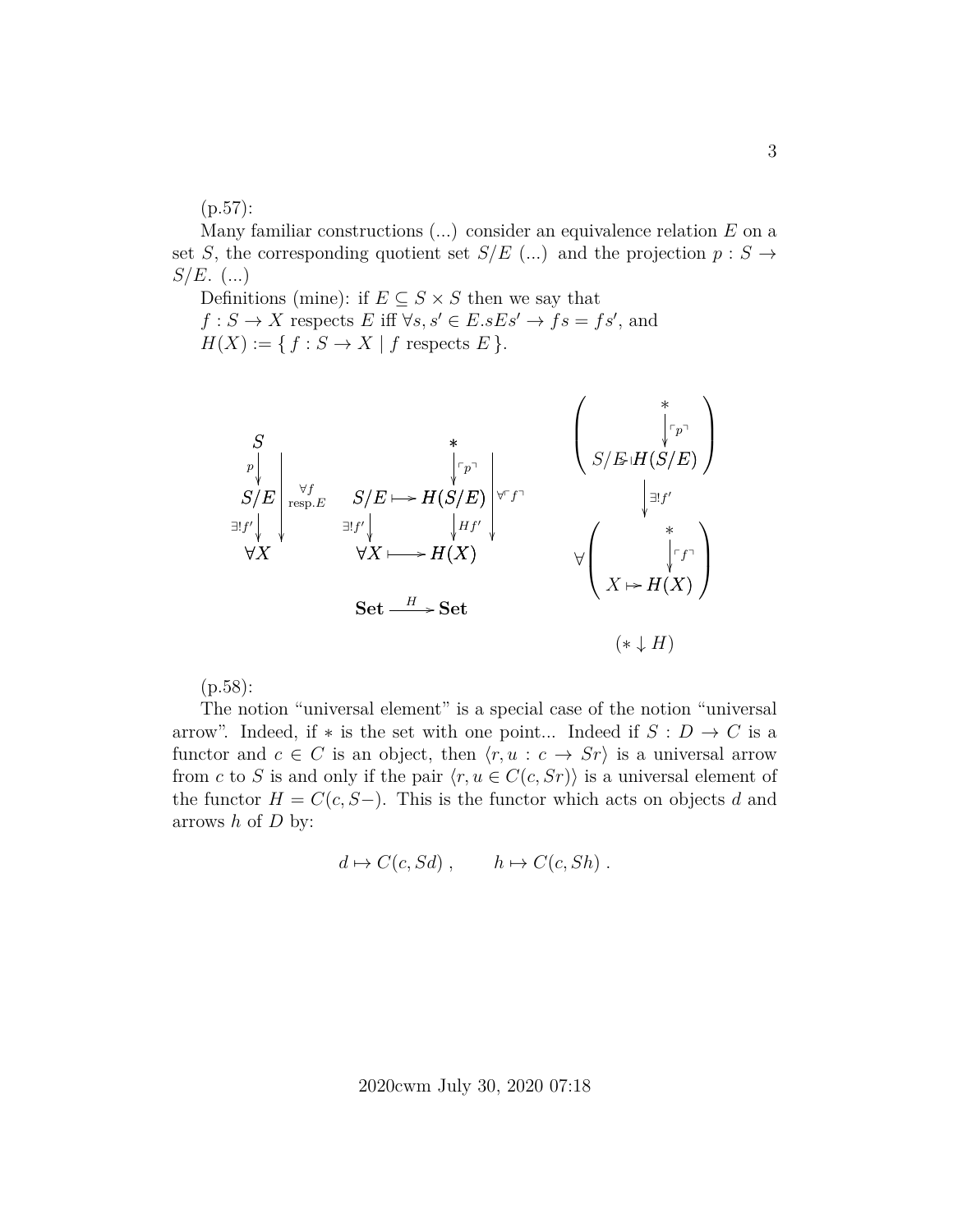#### **2. The Yoneda Lemma**

Proposition 1:

$$
\begin{array}{ccc}\n & c & \downarrow u \\
 & \downarrow u & \\
f' & \downarrow g' & \\
d \longmapsto Sd & f' & \downarrow v(r,f') \\
g' & \downarrow g' & \\
d' & \downarrow g' & \\
d' & \downarrow g' & \\
d' & \downarrow g' & \\
f' & \downarrow g' & \\
d' & D(r,d') & \stackrel{\varphi_d}{\Rightarrow} C(c, Sd') & \\
f' & \downarrow g' & \\
f' & \downarrow g' & \\
f' & \downarrow g' & \\
f' & \downarrow g' & \\
f' & \downarrow g' & \\
f' & \downarrow g' & \\
f' & \downarrow g' & \\
f' & \downarrow g' & \\
f' & \downarrow g' & \\
f' & \downarrow g' & \\
f' & \downarrow g' & \\
f' & \downarrow g' & \\
f' & \downarrow g' & \\
f' & \downarrow g' & \\
f' & \downarrow g' & \\
f' & \downarrow g' & \\
f' & \downarrow g' & \\
f' & \downarrow g' & \\
f' & \downarrow g' & \\
f' & \downarrow g' & \\
f' & \downarrow g' & \\
f' & \downarrow g' & \\
f' & \downarrow g' & \\
f' & \downarrow g' & \\
f' & \downarrow g' & \\
f' & \downarrow g' & \\
f' & \downarrow g' & \\
f' & \downarrow g' & \\
f' & \downarrow g' & \\
f' & \downarrow g' & \\
f' & \downarrow g' & \\
f' & \downarrow g' & \\
f' & \downarrow g' & \\
f' & \downarrow g' & \\
f' & \downarrow g' & \\
f' & \downarrow g' & \\
f' & \downarrow g' & \\
f' & \downarrow g' & \\
f' & \downarrow g' & \\
f' & \downarrow g' & \\
f' & \downarrow g' & \\
f' & \downarrow g' & \\
f
$$

$$
D(r,-) \xrightarrow{\varphi} C(c, S-)
$$

Definition. Let  $D$  have small hom-sets. A representation of a functor  $K:D\to \mathbf{Set}$  is....

Proposition 2:



2020cwm July 30, 2020 07:18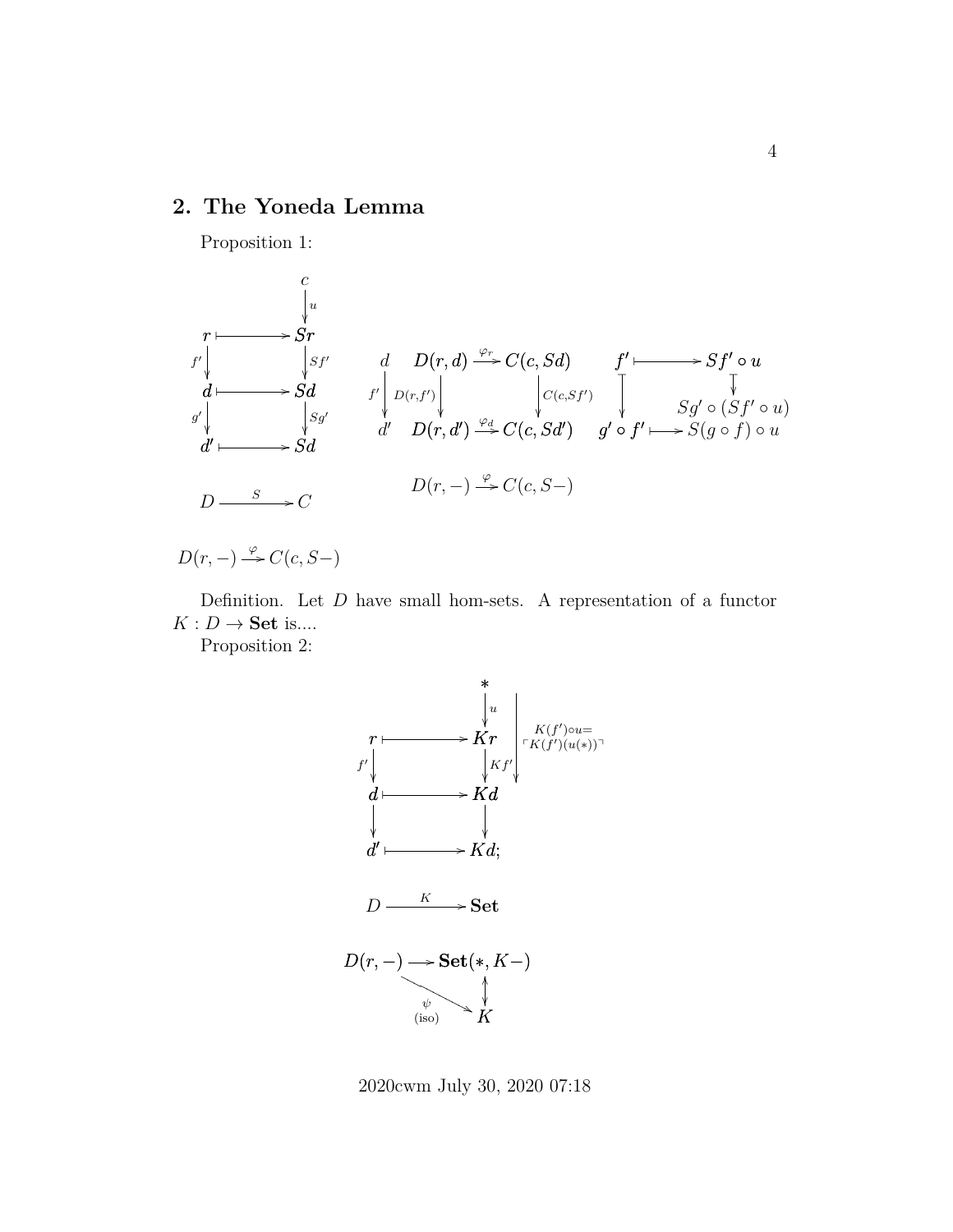$(Original text + missing diagrams)$ 

### **III.1. Universal Arrows**

(Page 55):

1. Universal Arrows

Definition. if  $S: D \to C$  is a functor and c an object of C, a universal arrow from c to S is a pair  $\langle r, u \rangle$  consisting of an object r of D and an arrow  $u : c \to Sr$  of C, such that to every pair  $\langle d, f \rangle$  with d an object of D and  $f: c \to Sd$  an arrow of C, there is a unique arrow  $f': r \to d$  of D with  $Sf' \circ u = f$ . In other words, every arrow f to S factors uniquely through the universal arrow  $u$ , as in the commutative diagram

$$
c \xrightarrow{u} Sr
$$
  
\n
$$
\begin{array}{ccc}\n & r & r \\
\downarrow s & f' & \downarrow t' \\
c \xrightarrow{f} Sd & d\n\end{array}
$$
  
\n
$$
r \xrightarrow{gr} Sr
$$
  
\n
$$
\begin{array}{ccc}\n & r \xrightarrow{r} & r \\
 \downarrow s & f' & \downarrow t' \\
 & \downarrow d & \downarrow d\n\end{array}
$$
  
\n
$$
r \xrightarrow{r} Sr
$$
  
\n
$$
\begin{array}{ccc}\n & r \xrightarrow{r} & r \\
 \downarrow s & f' & \downarrow t' \\
 & \downarrow s & f' & \downarrow t' \\
 & \downarrow d & \downarrow d\n\end{array}
$$
  
\n
$$
r \xrightarrow{r} Sr
$$
  
\n
$$
\begin{array}{ccc}\n & r \xrightarrow{r} & r \xrightarrow{r} & r \xrightarrow{r} & r \xrightarrow{r} & r \xrightarrow{r} & r \xrightarrow{r} & r \xrightarrow{r} & r \xrightarrow{r} & r \xrightarrow{r} & r \xrightarrow{r} & r \xrightarrow{r} & r \xrightarrow{r} & r \xrightarrow{r} & r \xrightarrow{r} & r \xrightarrow{r} & r \xrightarrow{r} & r \xrightarrow{r} & r \xrightarrow{r} & r \xrightarrow{r} & r \xrightarrow{r} & r \xrightarrow{r} & r \xrightarrow{r} & r \xrightarrow{r} & r \xrightarrow{r} & r \xrightarrow{r} & r \xrightarrow{r} & r \xrightarrow{r} & r \xrightarrow{r} & r \xrightarrow{r} & r \xrightarrow{r} & r \xrightarrow{r} & r \xrightarrow{r} & r \xrightarrow{r} & r \xrightarrow{r} & r \xrightarrow{r} & r \xrightarrow{r} & r \xrightarrow{r} & r \xrightarrow{r} & r \xrightarrow{r} & r \xrightarrow{r} & r \xrightarrow{r} & r \xrightarrow{r} & r \xrightarrow{r} & r \xrightarrow{r} & r \xrightarrow{r} & r \xrightarrow{r} & r \xrightarrow{r} & r \xrightarrow{r} & r \xrightarrow{r} & r \xrightarrow{r} & r \xrightarrow{r} & r \xrightarrow{r} & r \xrightarrow{r} & r \xrightarrow{r} & r \xrightarrow{r} & r \xrightarrow{r} & r \xrightarrow{r} & r \xrightarrow{r} & r \xrightarrow{r} & r \xrightarrow{r} & r \
$$

(Page 57):

The idea of universality is sometimes expressed in terms of "universal elements". If D is a category and  $H : D \to \mathbf{Set}$  a functor, a universal element of the functor H is a pair  $\langle r, e \rangle$  consisting of an object  $r \in D$  and an element  $e \in Hr$  such that for every pair  $\langle d, x \rangle$  with  $x \in Hd$  there is a unique arrow  $f: r \to d$  of D with  $(Hf)e = x$ .

\*  
\n
$$
r \longmapsto Hr
$$
  
\n $\exists!f \downarrow \longmapsto Hd$   
\n $\forall d \longmapsto Hd$   
\n $\forall d \longmapsto Hd$   
\n $\forall f \longmapsto Hd$   
\n $\forall f \longmapsto Hd$   
\n $\forall f \longmapsto Hd$   
\n $\forall f \longmapsto Hd$   
\n $\forall f \longmapsto Hd$   
\n $\forall f \longmapsto Hd$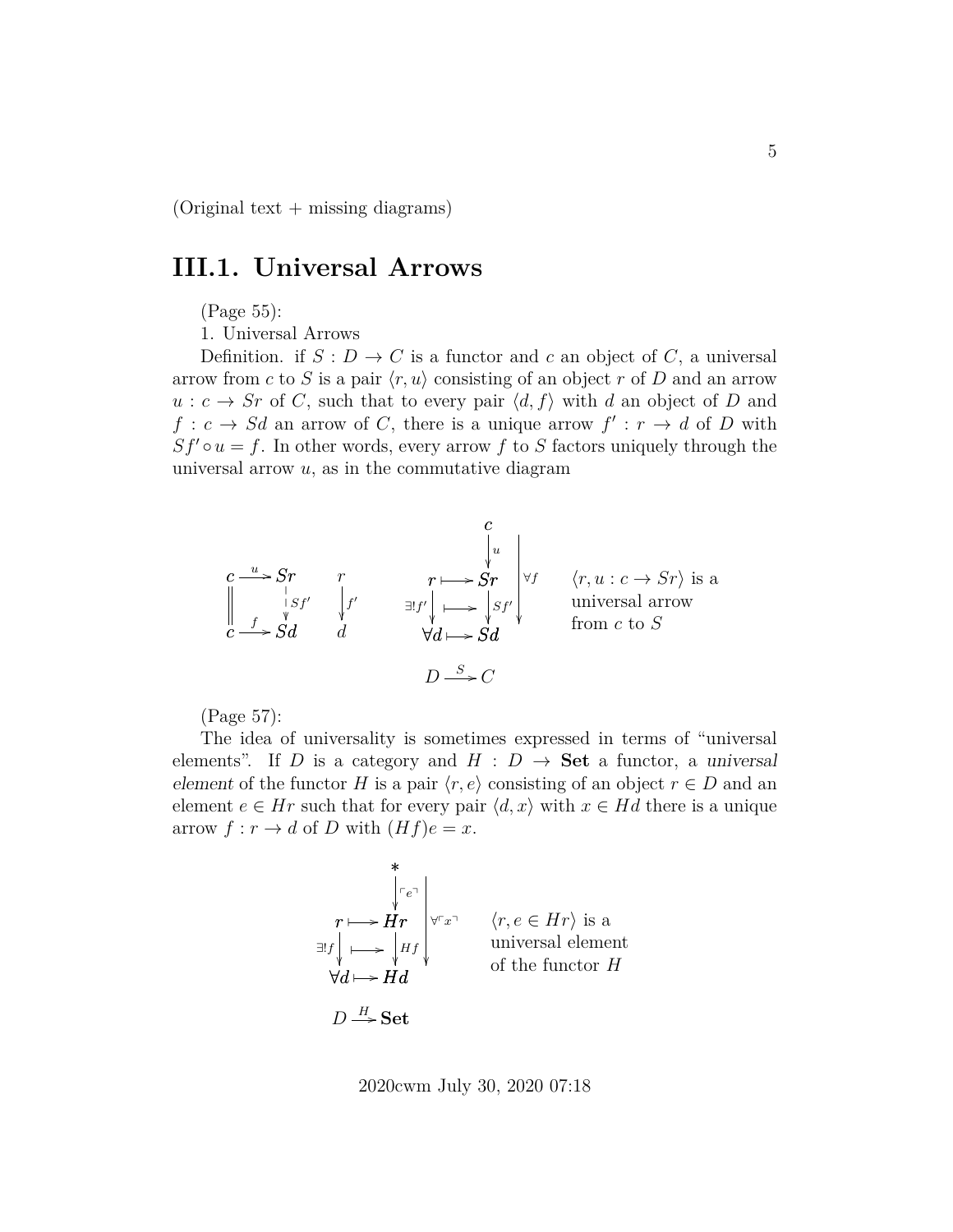(Page 58, middle paragraph):

The notion "universal element" is a special case of the notion "universal arrow". Indeed, if  $*$  is the set with one point, then any element  $e \in Hr$  can be regarded as an arrow  $e : * \to Hr$  in **Ens**. Thus a universal element  $\langle r, e \rangle$ for H is exactly a universal arrow from  $*$  to H.

\*  
\n
$$
r \longmapsto Hr
$$
  
\n $\exists g \rightarrow Hd$   
\n $\forall d \rightarrow Hd$   
\n\*  
\n $\langle r, e \in Hr \rangle$  is a  
\nuniversal element  
\nof the functor  $H$   
\n $\Rightarrow$   
\nfrom  $r$  to  $H$   
\n $\forall d \rightarrow Hd$ 

 $D \stackrel{H}{\longrightarrow} \mathbf{Set}$ 

(Page 58, middle paragraph, 2nd part):

Conversely, if C has small hom-sets, the notion "universal arrow" is a special case of the notion "universal element". Indeed, if  $S: D \to C$  is a functor and  $c \in C$  is an object, then  $\langle r, u : c \to Sr \rangle$  is a universal arrow from c to S if and only if the pair  $\langle r, u \in C(c, Sr) \rangle$  is a universal element of the functor  $H = C(c, S-).$ 

$$
\begin{array}{ccc}\n & c & * & * \\
 & \downarrow u & \downarrow \vdots \\
\text{and} & \text{and} & \text{and} & \text{and} & \text{and} \\
\exists! g \downarrow & \longmapsto \downarrow s g & & \text{and} & \text{and} & \text{and} & \text{and} \\
\forall d \longmapsto \text{S}d & & \forall d \longmapsto \text{and} & \text{and} & \text{and} & \text{and} & \text{and} & \text{and} & \text{and} & \text{and} & \text{and} & \text{and} & \text{and} & \text{and} & \text{and} & \text{and} & \text{and} & \text{and} & \text{and} & \text{and} & \text{and} & \text{and} & \text{and} & \text{and} & \text{and} & \text{and} & \text{and} & \text{and} & \text{and} & \text{and} & \text{and} & \text{and} & \text{and} & \text{and} & \text{and} & \text{and} & \text{and} & \text{and} & \text{and} & \text{and} & \text{and} & \text{and} & \text{and} & \text{and} & \text{and} & \text{and} & \text{and} & \text{and} & \text{and} & \text{and} & \text{and} & \text{and} & \text{and} & \text{and} & \text{and} & \text{and} & \text{and} & \text{and} & \text{and} & \text{and} & \text{and} & \text{and} & \text{and} & \text{and} & \text{and} & \text{and} & \text{and} & \text{and} & \text{and} & \text{and} & \text{and} & \text{and} & \text{and} & \text{and} & \text{and} & \text{and} & \text{and} & \text{and} & \text{and} & \text{and} & \text{and} & \text{and} & \text{and} & \text{and} & \text{and} & \text{and} & \text{and} & \text{and} & \text{and} & \text{and} & \text{and} & \text{and} & \text{and} & \text{and} & \text{and} & \text{and} & \text{and} & \text{and} & \text{and} & \text{and} & \text{and} & \text{and} & \text{and} & \text{and} & \text{and} & \text{and} & \text{and} & \text{and} & \
$$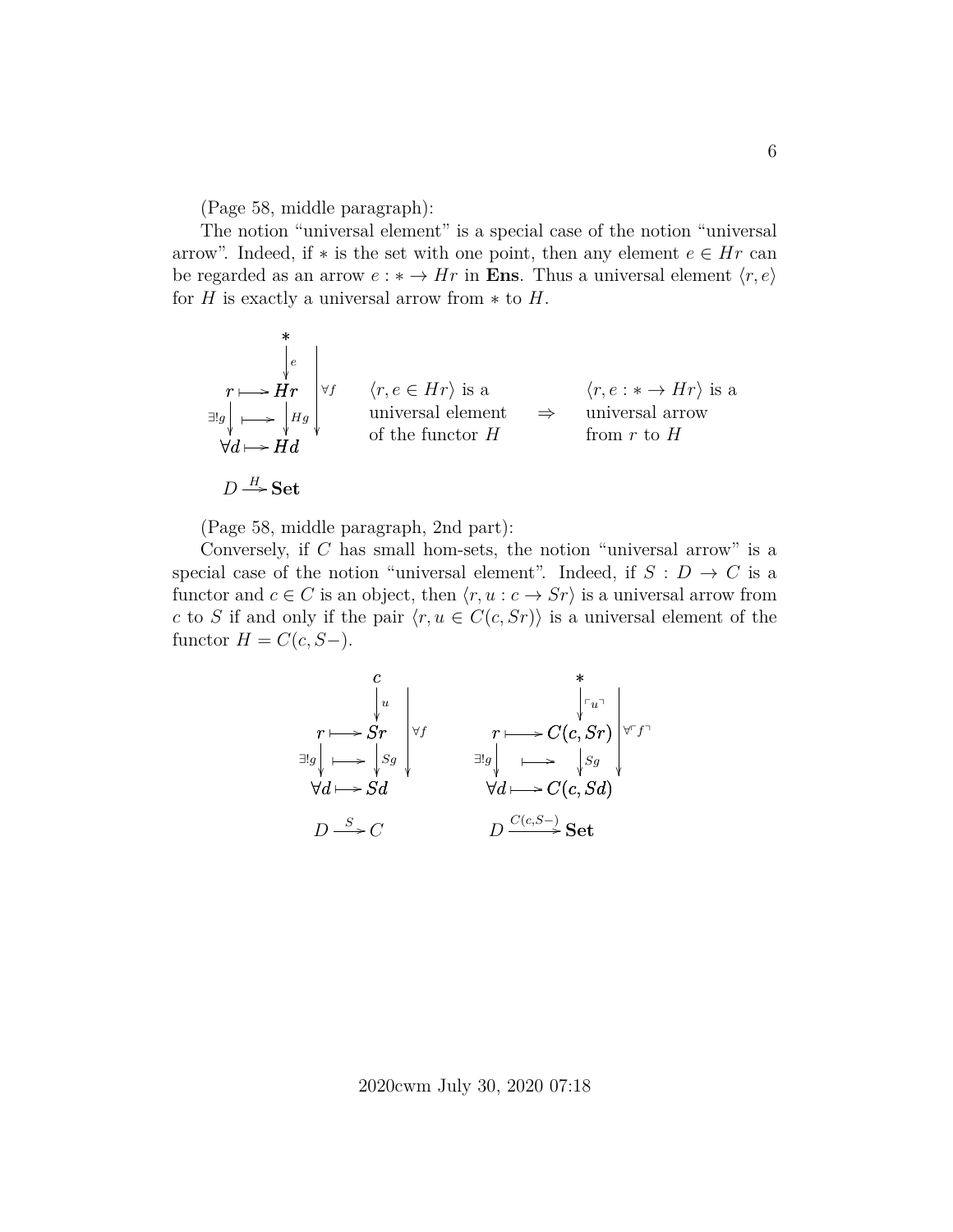(Page 58, middle paragraph, 3rd part):

This — i.e., the functor  $C(c, S-)$  — is the functor which acts on objects  $d$  and arrows  $h$  of  $D$  by

$$
d \mapsto C(c, Sd), \qquad h \mapsto C(c, Sh).
$$

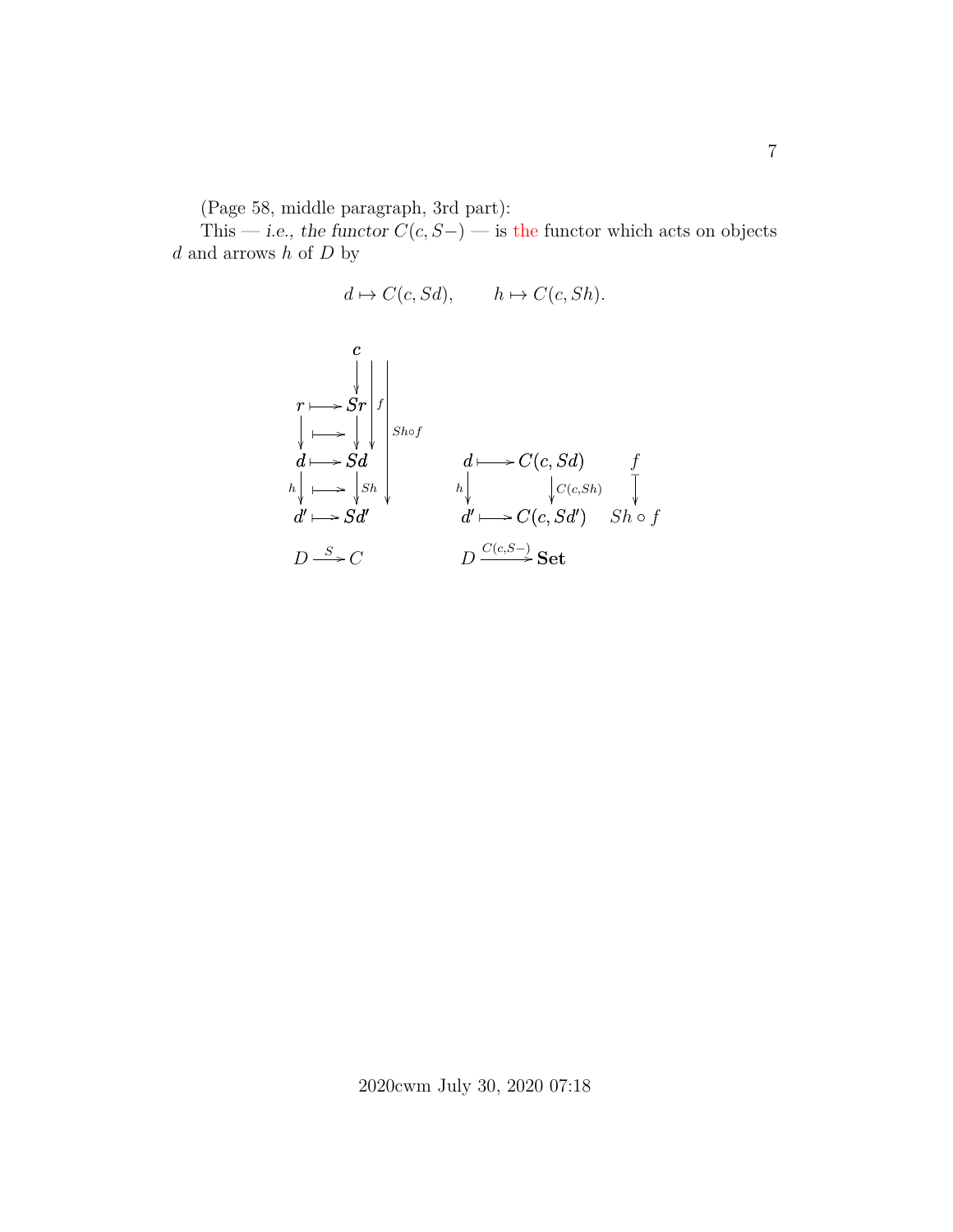#### **2. The Yoneda Lemma**

(Page 59):

Proposition 1. For a functor  $S : D \to C$  a pair  $\langle r, u : c \to Sr \rangle$  is universal from c to S if and only if the function sending each  $f': r \to d$  into  $Sf' \circ u : c \to Sd$  is a bijection of hom-sets

$$
D(r,d) \cong C(c, Sd).
$$

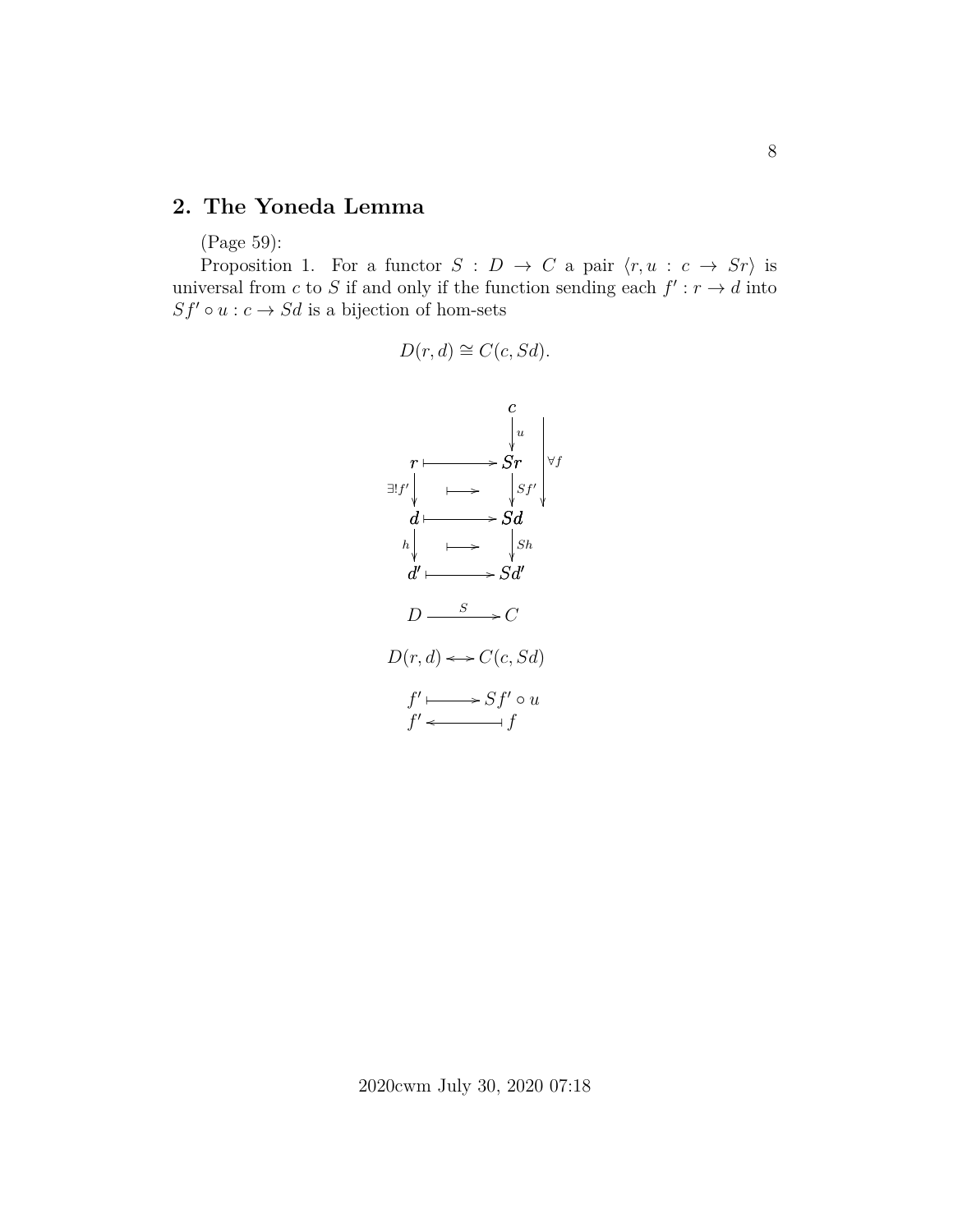(Page 59, Proposition 1, cont.) This bijection is natural in D.

$$
\begin{array}{ccc}\n & c & \\
 & \downarrow u & \\
f' & \downarrow \longrightarrow & Sr \\
d \longmapsto Sd & d \longmapsto D(r, d) & f' \\
h & \downarrow \longrightarrow & Sh & h \downarrow \longrightarrow & D(r, h) \\
d' \longmapsto Sd' & d' \longmapsto D(r, d') & h \circ f' \\
D \stackrel{S}{\longrightarrow} C & D \stackrel{D(r, -)}{\longrightarrow} Set\n\end{array}
$$

$$
\begin{array}{ccc}\n & c & & & \\
 & & & & \\
 f' & & & & \\
 d \longmapsto Sd & d & D(r, d) \xrightarrow{\varphi_d} C(c, Sd) & f' \longmapsto Sf' \circ u \\
 & h & & & \\
 d' \longmapsto \int_{S^h} h & h \bigg|_{D(r, h)} \bigg|_{V(r, h)} \bigg|_{V(c, Sh)} & \bigg|_{C(c, Sh)} \bigg|_{S^h \circ (Sf' \circ u)} & \\
 d' \longmapsto Sd' & d' & D(r, d') \xrightarrow{\varphi_{d'}} C(c, Sd') & h \circ f' \longmapsto S(h \circ f') \circ u \\
 & & & & \\
 D \xrightarrow{S} C & D(r, -) \xrightarrow{\varphi} C(c, S-)\n\end{array}
$$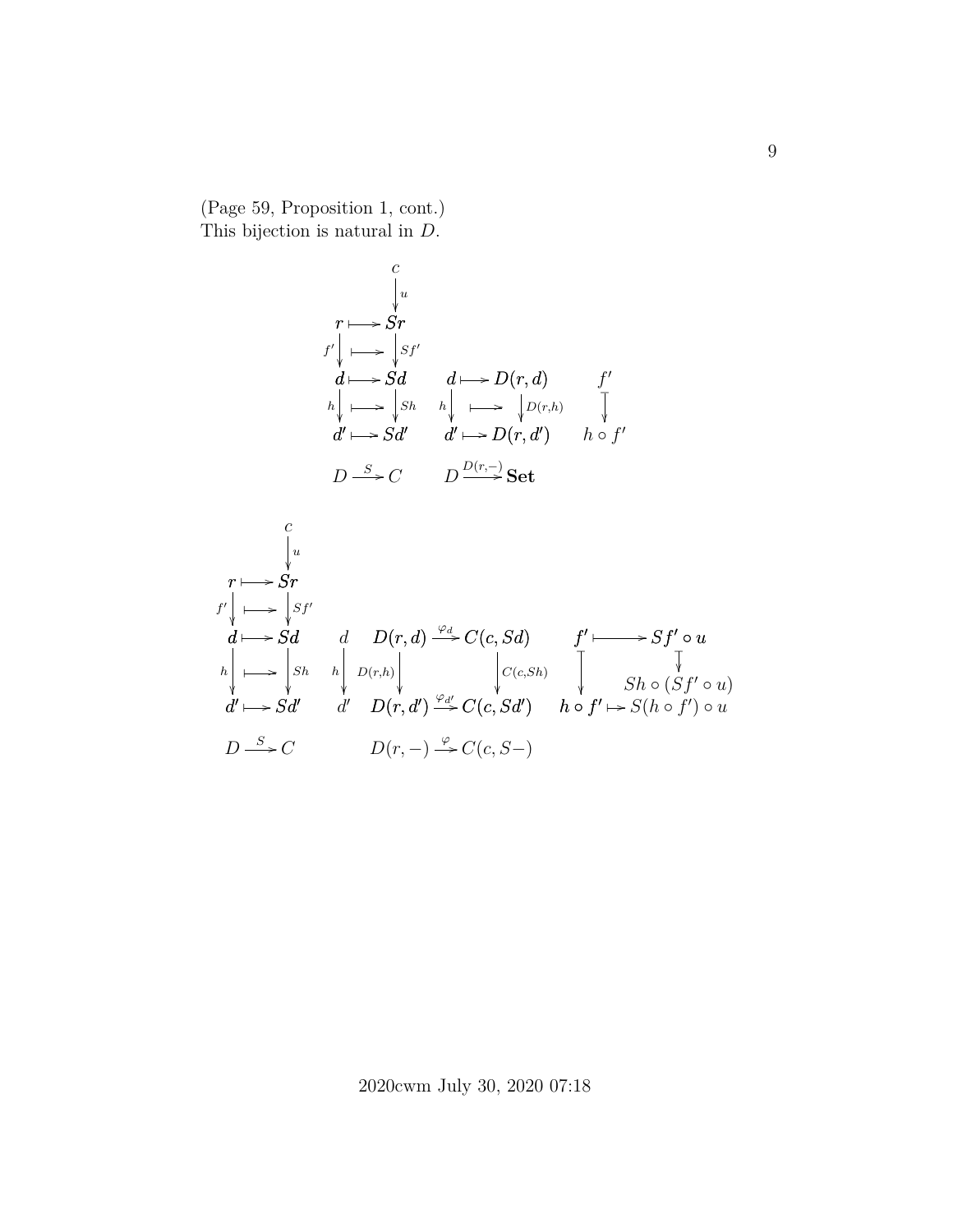## **3. Coproducts and colimits**

(Page 67): Cone and limiting cone: We call  $\mu$  the limiting cone or the universal cone (from  $F$ ).

F ∆(Lim−→ F) µ Lim−→ F ✤ / ∀c ∃!t 0 ∆c ∆t 0 ✤ / ∀τ ✤ / Colim F = C C <sup>∆</sup> / <sup>J</sup> Colim F F o ✤ F c ∆c o / ✤ / C C o <sup>J</sup> Colim ∆ /

### **4. Products and limits**

(Page 68):

A limit for a functor  $F : J \to C$  is a universal arrow  $\langle r, \nu \rangle$  from  $\Delta$  to F.

∆c ∀c o ✤ ∆r ∀? r ∆? o ✤ r ✤ / F ν τ = Lim F = Lim←− F C <sup>J</sup> o C ∆ ∆c c o ✤ c F Lim F o / ✤ / C <sup>J</sup> C o <sup>∆</sup> Lim /

(Page 69):

...and its limiting cone  $\nu : \text{Lim } F \to F...$ (or more precisely  $\nu : \Delta(\text{Lim } F) \to F$ )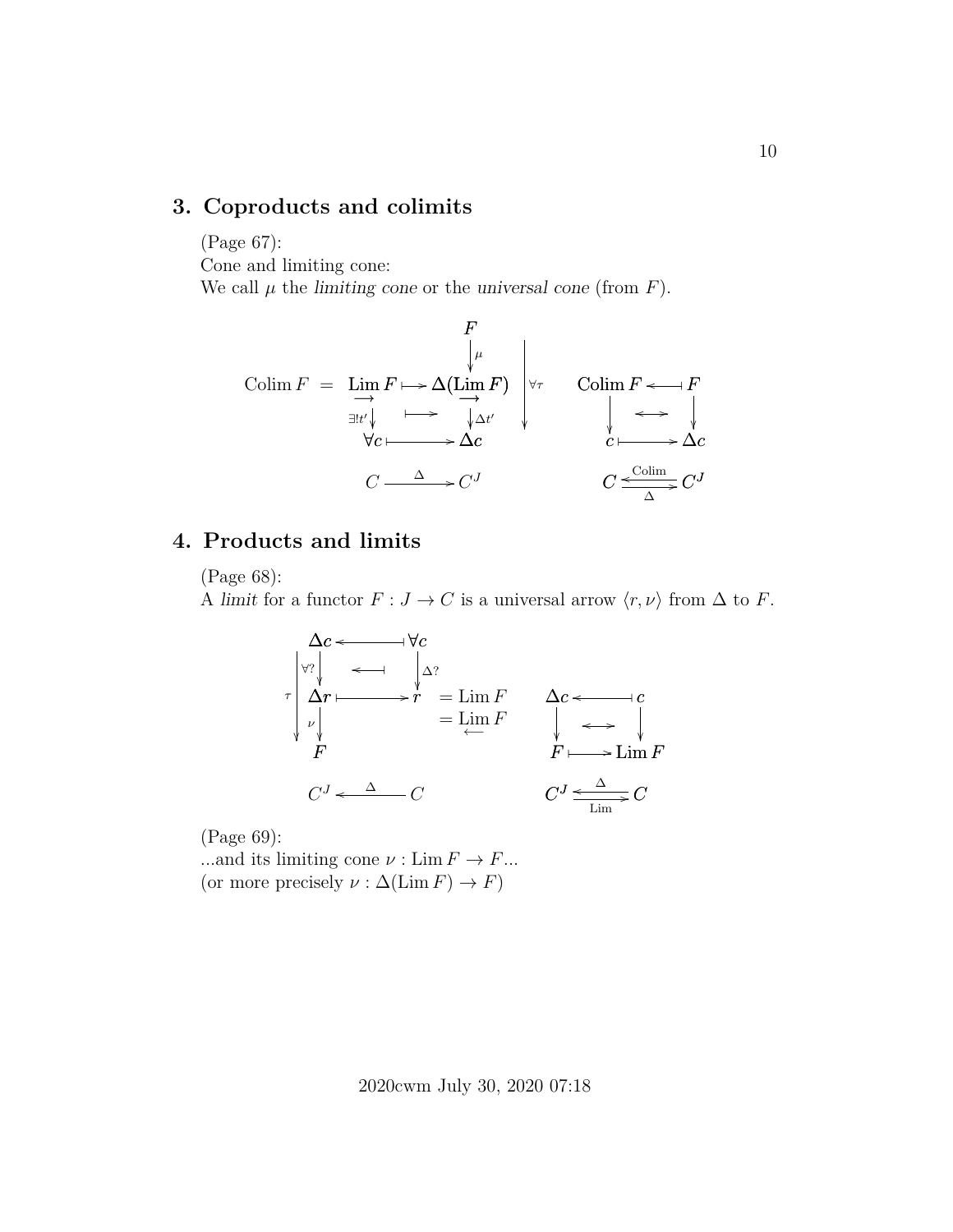# **V. Limits**

## **5. Adjoints on Limits**

(Page 118):

One of the most useful properties of adjoints is this: A functor which is a right adjoint preserves all the limits which exist in its domain:

**Theorem 1.** If the functor  $G : A \rightarrow X$  has a left adjoint, while the functor  $T : J \to A$  has a limiting cone  $\tau : a \stackrel{\bullet}{\to} T$  in A, then GT has the limiting cone  $G\tau$  :  $Ga \overset{\bullet}{\rightarrow} GT$  in X.

$$
\Delta a \longmapsto \Delta Ga
$$
  
\n
$$
\begin{array}{c}\n\tau \\
(\text{univ}) \downarrow \longmapsto \downarrow \text{(univ)} \\
T \longmapsto GT\n\end{array}
$$
  
\n
$$
A \leq \frac{F}{G} X
$$

This proof can also be cast in a more sophisticated form by using the fact that Lim is right adjoint to the diagonal functor .1. In fact, given an adjunction...